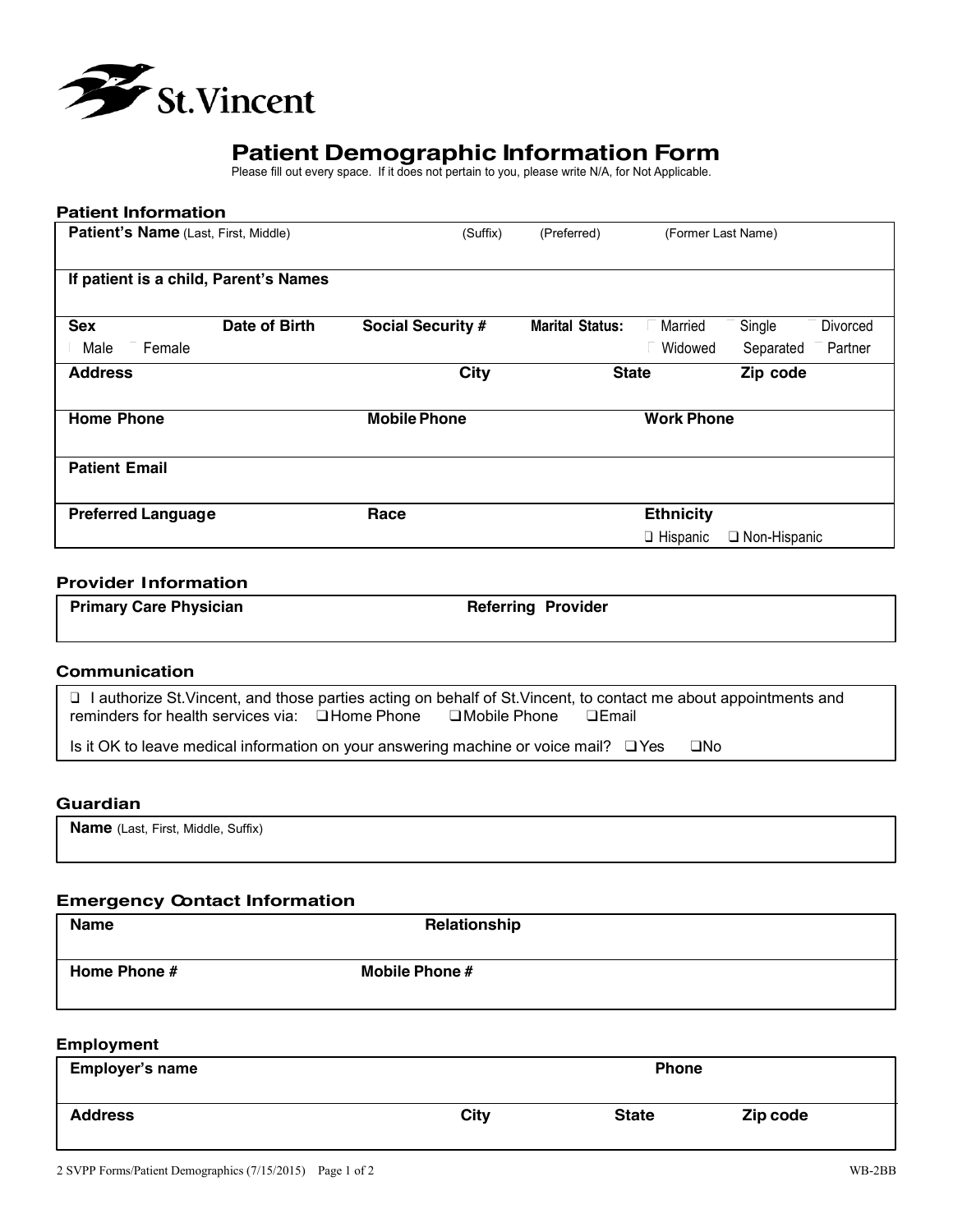### **Guarantor**

| Patient's Relationship to Guarantor       |             |                                   |                                         |
|-------------------------------------------|-------------|-----------------------------------|-----------------------------------------|
| <b>Name</b> (Last, First, Middle, Suffix) |             | Date of Birth                     |                                         |
| <b>Address</b>                            | <b>City</b> | <b>State</b>                      | Zip code                                |
| <b>Employer</b>                           |             | Social Security #                 |                                         |
| <b>Insurance</b>                          |             |                                   |                                         |
| <b>Primary Insurance Company</b>          |             |                                   | <b>Subscriber's Name (Policyholder)</b> |
| <b>Subscriber's DOB</b>                   |             | <b>Relationship to Subscriber</b> |                                         |

**Secondary Insurance Company Subscriber's Name (Policyholder)**

**Subscriber'sDOB Relationship to Subscriber**

### **Clinical Information**

 **Preferred Pharmacy Preferred Lab**

# **Financial and Treatment Consent**

# **By signing my name below:**

- I hereby guarantee payment in full within thirty (30) days of all charges established by St.Vincent Health for services rendered to me or my dependent, unless other arrangements satisfactory to St.Vincent Health have been made. This includes any charges that a third-party payer may determine to exceed usual and customary limits.
- I understand and acknowledge that if any unpaid amounts owed by me are assigned to a third party for collection, I will be responsible for paying attorney fees, interest, court costs, and other costs of collection, including but not limited to collection agency fees.
- I authorize Medicare, Medicaid, all relevant commercial payers to pay St.Vincent Health on my behalf for any services furnished to me or my dependent. I certify that I have read this assignment of benefits, that the information given by me is correct, and that I agree to all of the provisions contained in it.
- I understand that if I am facing financial difficulty I can apply for financial assistance from St.Vincent Health.
- The insurance information I have provided is current and correct. If I sign this form and the insurance card is found later to be outdated or invalid, I understand that I am responsible for paying for the services in full and will need to file with the insurance carrier myself.
- I hereby consent to treatment by my St.Vincent Health Provider(s). I understand that St.Vincent Health will release to my referring or subsequent healthcare provider, reports of my medical condition that will assist him or her in my continuing care and as needed to process claims and for general health care operations. I agree that this Consent is valid for all treatment and payment of said treatment for a period of twelve (12) months following execution of the Consent.
- I understand my insurance co-pay is due at the time of service, per my insurance company policy.

# **I ACKNOWLEDGE RECEIPT OF THE NOTICE OF PRIVACY PRACTICES:** (Patient's Initials)

| Patient/Guarantor/Guardian Signature                                                                    | Date |        |
|---------------------------------------------------------------------------------------------------------|------|--------|
|                                                                                                         |      |        |
|                                                                                                         |      |        |
| **OFFICE USE ONLY** NPP Witness/Issued by:<br>2 SVPP Forms/Patient Demographics (7/15/2015) Page 2 of 2 |      |        |
|                                                                                                         |      | WB-2BB |